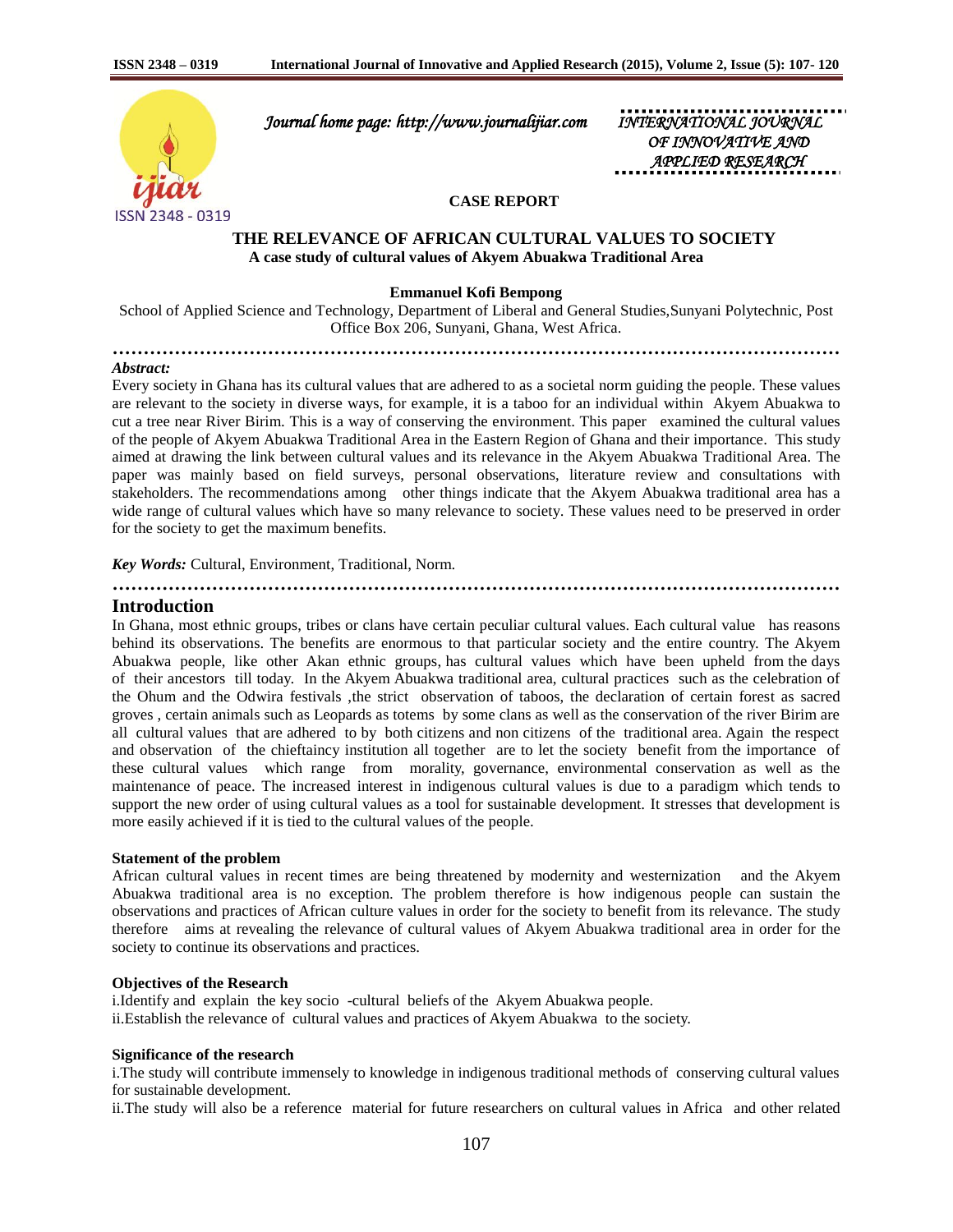studies.

iii.The study will also be a source of teaching moral and social studies in schools in the community and elsewhere.

iv.The study is also supposed to resuscitate the minds of the people in Akyem Abuakwa traditional area to be conscious of the wisdom and knowledge embodied in cultural values in the traditional area.

v. The study will be a guide to Akyem Abuakwa traditional leaders, citizens and policy formulators in the traditional area. Policies on conservation of water bodies and forest belt can be formulated based on the study.

vi. The study will assist in the general observation of traditional values resulting in moral, health and recreational uses as well as the preservation of historical, ancestral sites and place of abode for wild animals such as monkeys, birds and elephants

# **Study Area**

The Akyem Abuakwa Traditional Area was the area of study. The Akyem Abuakwa area was used as a study because the area is one of the traditional areas in Ghana with strict adherence to traditional cultural values.

The main towns' chosen for the study were as follows:

| •Enyiresi  | • Asiakwa   |
|------------|-------------|
| • Kwabeng  | • Adasewase |
| •Sagyimase | •Sekyere    |
| •Maase     | •Abomosu    |
| •Begoro    | $-A$ safo   |
| ·Anyinam   |             |

These communities were selected purposively because of their strict observance of the cultural values of Akyem Abuakwa traditional area .Again they are among the most developed and most accessible towns in the traditional area

# **The research hypothesis**

The research was conducted under the assumption that certain socio -cultural values such as sacred groves , totems,taboos, festivals are still relevant to the people. The following research questions were tested:

i.What are the cultural values of Akyem Abuakwa?

ii.How do people know about cultural values of Akyem Abuakwa traditional area?

iii.What are the usefulness of cultural values such as totems and taboos ?

## **Limitations of the research**

The research had the following limitation:

Firstly due to the bad road network in the area of study, the research assistants had difficulties in accessibility to the research sites, even though they finally got to the various destinations successfully.

Secondly the Akyem Abuakwa Traditional area records a lot of rains throughout the year with the exception of December and January and because of that the researcher had problems in conducting the research during the rainy season in the traditional area.

Thirdly some of the inhabitants are non citizens of the area with different languages, therefore the researchers had problem of language during the research and in some cases has to engage an interpreters.

Finally despite all these challenges the research assistants helped in the successful collection of data.

# **Delimitation of the research**

The research and its findings are limited to the Akyem Abuakwa traditional area. However this does not negate the relevance of the study and knowledge to apply to conditions prevailing in other traditional areas of the country.

# **Methodology**

The research design was exploratory which is a tool employed in order to conduct research into a problem that is not clearly defined and therefore attempt to lay the groundwork that will lead to future studies. The format for the research was Historical and Descriptive research approach used in both qualitative and quantitative methods of research. Historical research deals with explanation of records of past events to an individual for a clearer understanding of the past and for predictions of the future to be made. This will include philosophy behind the cultural values. A historical study of the chieftaincy institution as well as historical analysis of documents of the traditional area was made.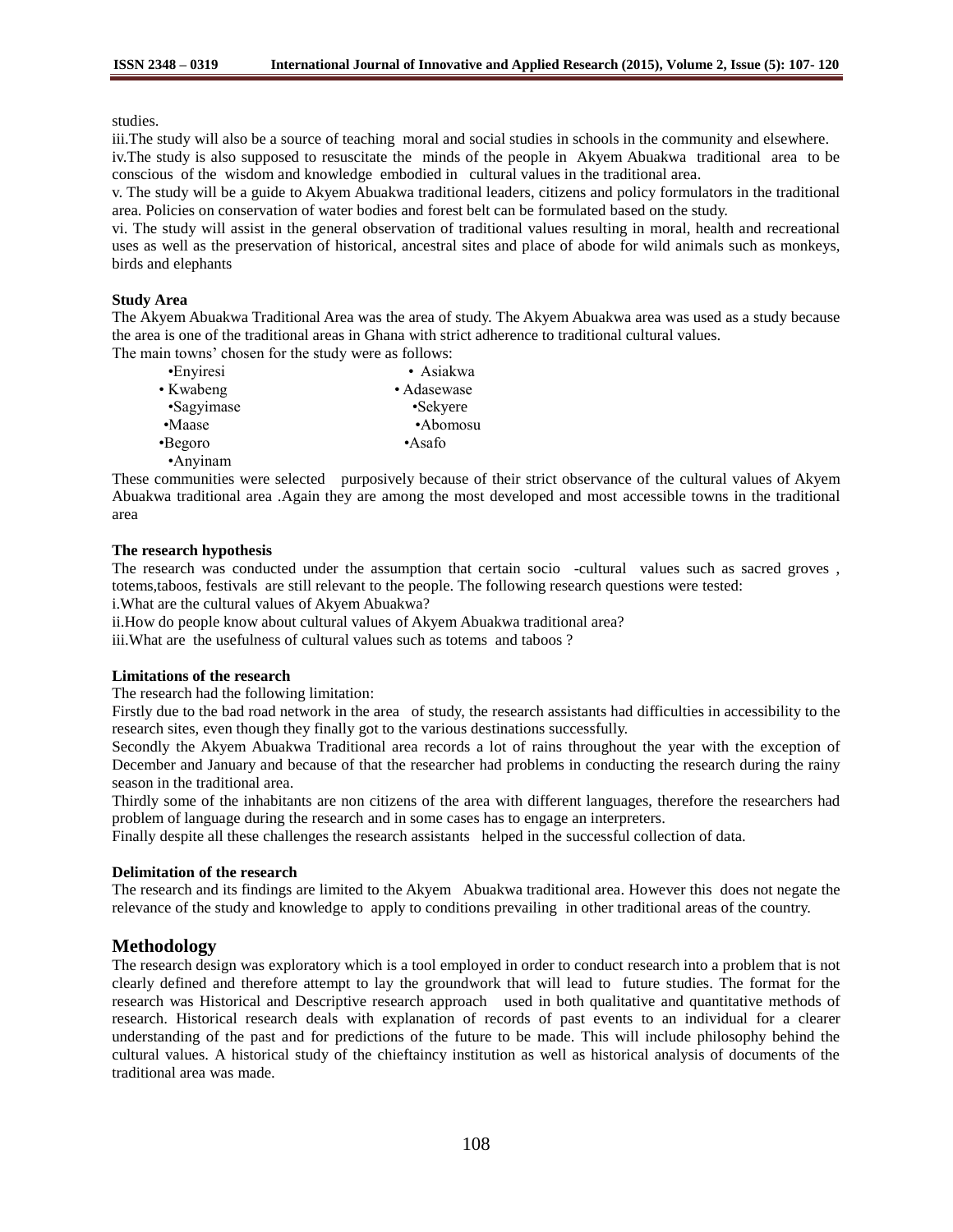Descriptive research is the collection of data for the purpose of describing and interpreting existing conditions, prevailing practices, beliefs, attitudes and ongoing process. In the study, descriptions of various cultural values as they exist and their relevance such as the observation of taboos in the traditional area were all made.

## **Study Population**

The targeted population for the study were citizens and non citizens who reside in the traditional area. These include knowledgeable people, Elders in the community, Clan or family heads, traditional priest, linguist, chiefs and Queen mothers.

### **Research instruments**

Questionnaires, interviews and focus group discussions were some of the instruments used for the study. A semi structured interview guide was designed for the in-depth interview which includes open ended as well as close ended questions. The key informants interviewed were Clan or family heads, traditional priest, linguist, chiefs, Queen mothers and social studies teachers in the traditional area. It took an average of 30 minutes to conduct an interview on the study. The reason was to have in-depth knowledge about the cultural values of the various communities.

#### **Primary data**

Qualitative and quantitative methods were used for the study. The respondents were purposively selected base on their in-depth knowledge in cultural values. These include traditional leaders, opinion leaders, family heads, land owners and social studies teachers in the community.

#### **Literature review**

This was done through the review of information in books such as:West African Traditional Religion by Quarcoopome(1987),The Role of religion in the institution of chieftaincy: A case study of Akans of Ghana by Awuah –Nyamekye(2009),Community institutions in resource management by Ampadu–Agyei(1990).The internet was equally used extensively.

### **Akyem Abuakwa People**

The Akyem Abuakwa people are part of the Akan ethnic group located in the middle forest belt in the Eastern Region of Ghana. Presently it covers three major districts. The Atiwa district which covers about 1, 12km2, the East Akyem district which covers 725km2 and the Fanteakwa district which covers about 1,150km2. The Akyem Abuakwa traditional area account for about 10% of Ghana's total population of 24 million people. Some of the major towns in the traditional area are Kyebi, Anyinam,Kwabeng, Apedwa,Osiem, Asafo,Akim Apapam, Old Tafo , Begoro and Asaman Tamfoe. The traditional area experiences an annual rainfall of about 1,250 millimeters with two rainy seasons , the major rainfall season from April to July and the minor one which stretch from September to October.The traditional area has a lot of rich virgin forest which still remains intact. The area is blessed with caves and waterfalls Such as the Tini Falls.The Akyem Abuakwa people were one of the early Akan groups who migrated from the Songhai Empire to the Adansi Kingdom and later on broke away from the Ashanti kingdom in the 16<sup>th</sup> century during the reign of king Osei Tutu I. After crossing the Pra river to settle at the banks of it they were pursued by King Osei Tutu I in his effort to teach them a lesson as a subservient state that has revolted against its masters. However, he was attached and killed on the river by a group of the Akyems called the Abuakwanfour or Abuakwafo translate to mean Guerrilla fighters.

Kumi(1976) in his book the kings of Akyem Abuakwa and the ninety nine wars against Ashanti ,acknowledges the movement of the Akyem Abuakwa people from Adansi in the Ashanti around  $16<sup>th</sup>$  century during the reign of King Osei Tutu I.

The first king was Nana Kuntunkunuku 1 referred to as Odiahenekan .The Akyem Abuakwa people settled at Kyebi from the word kyebibirie ( named after the black hat) during the reign of Ofori Panin in1733. There were other Akyem groups who also left Adansi and settled in other part of the Eastern region namely Akyem Bosome and Akyem Kotoku with their capitals in Oda and Swedru respectfully. (Kumi, 1976)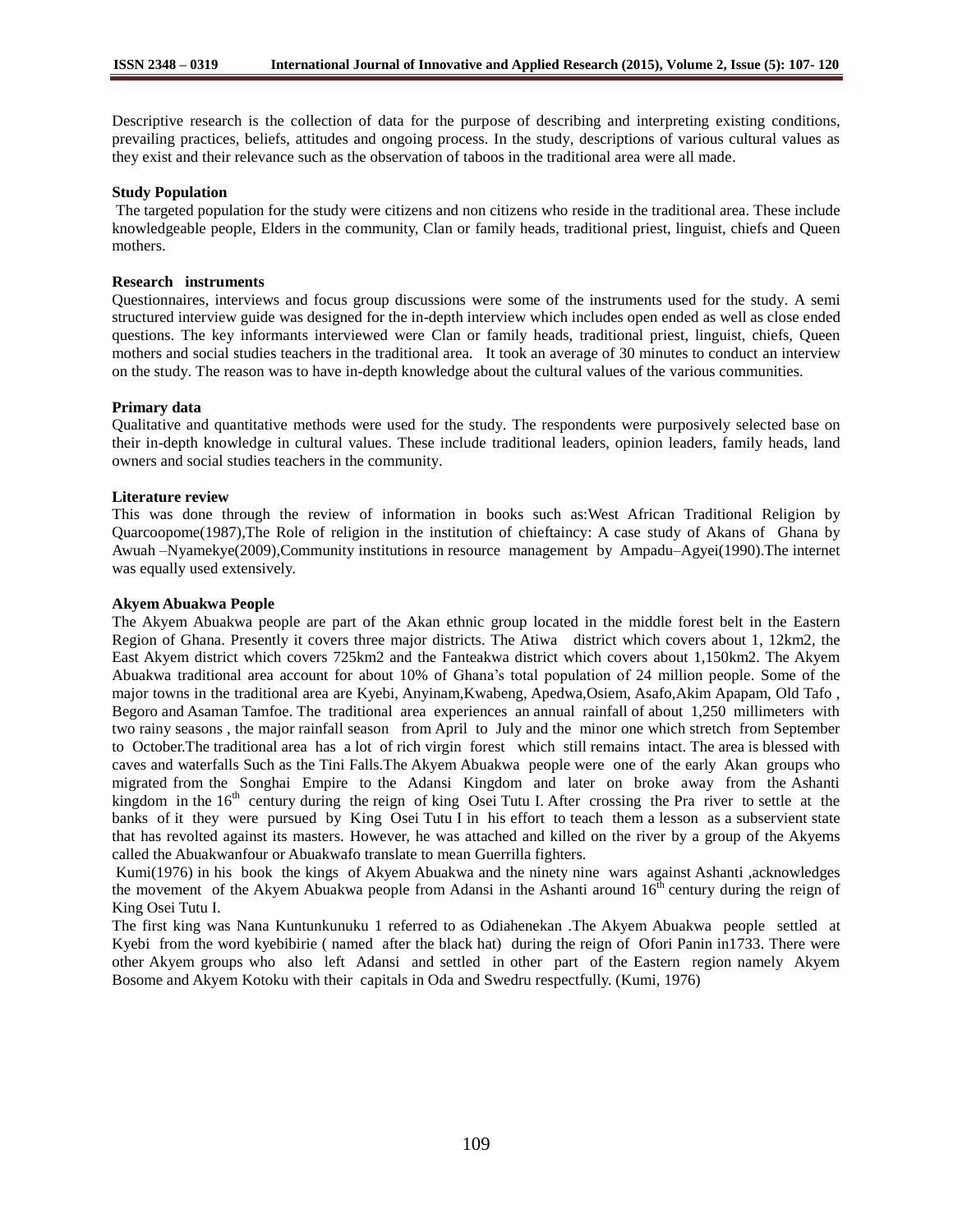

### **Figure 1.Map of Akyem Abuakwa**

#### **Source: Atiwa District Assembly (2013)**

#### **Concept of culture / Akyem Abuakwa cultural values**

The Oxford Advanced learner's Dictionary defines culture as the refined understanding and appreciation of art, literature, etc.It is a state of intellectual development of a society, customs, arts, social institutions etc. of a particular group of people. (Eleventh Edition, 2006)

The UNESCO world conference on cultural policies held in Mexico city in 1982, defined culture as 'The whole complex of distinctive spiritual, material, intellectual and emotional features that characterize a society or social group.' It includes not only arts and letters but also modes of life, the fundamental rights of human being, value systems, traditions and beliefs.( UNESCO report ,2010)

Taylor(1871) a British cultural Anthropologist in his book 'primitive culture 'defined culture as 'that complex whole which include knowledge, beliefs, arts, law,custom, moral and other capabilities and habits acquired by man as a member of the society 'The definition means that all the cultural values of a people can be shared and experienced by a group inhabiting that area either through learning or being forced to be part of the practices.

Knoeber and Kluckholn (1952) defined culture as an abstraction from behavior. They therefore stressed on learned behavior to ideas in the mind, logical construct, a statistical fiction, a psychic defense mechanism etc. To them culture is a man –made environment brought into existence by the ability to symbol, culture has a life of its own, it is a continuum of things and events in a cause and effect relationship. It flows down through time from one generation to another. Mpereh(1979) defines culture as a way of life of a given society in its entirety. This includes the language of the people, their philosophy, their learned and shared patterns of behavior and understanding which are expressed for example in religion, language, law, art and customs as well as material products such as house cloths and tools.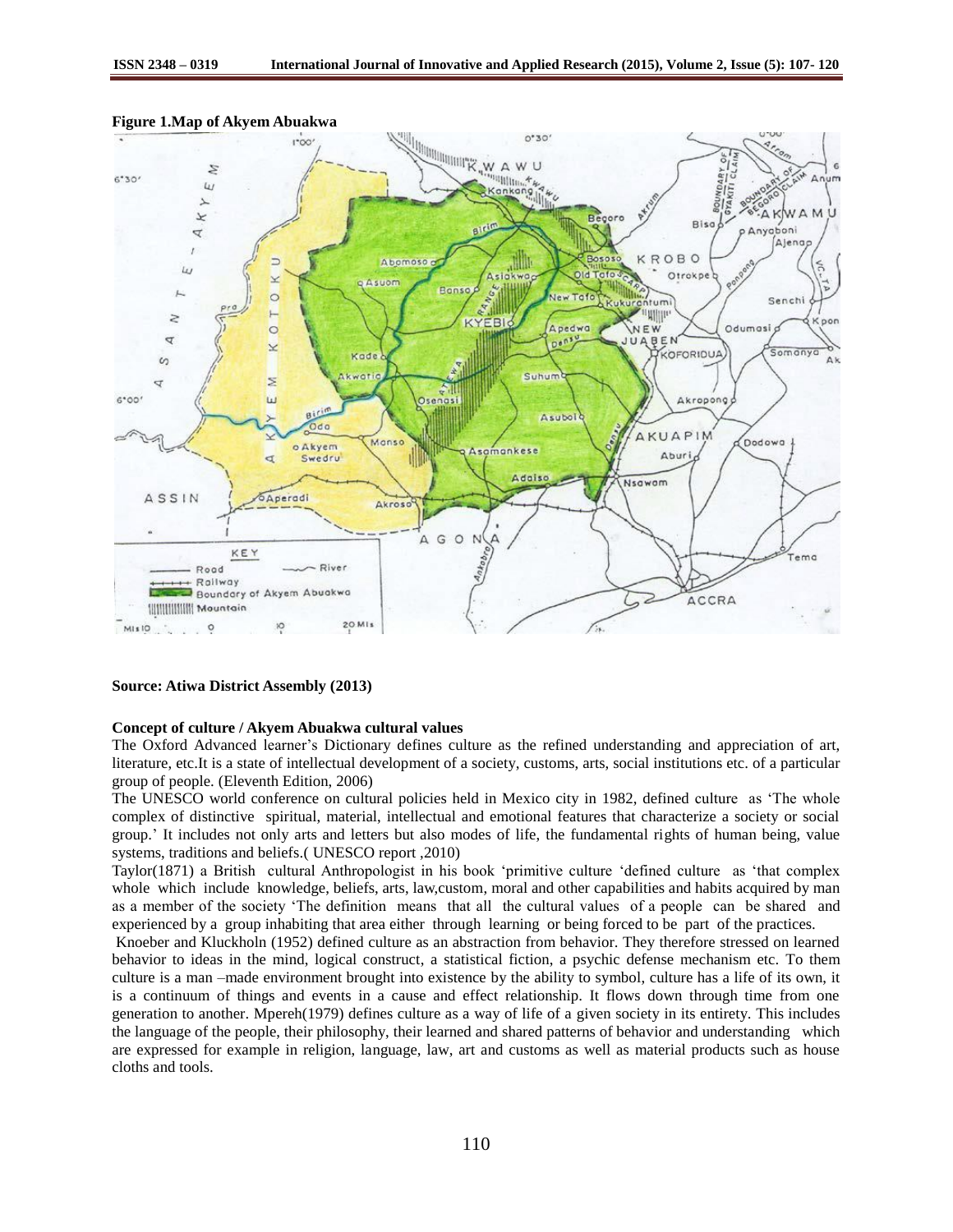Kanay and Kraybill (1999) described culture as a set of tangible and intangible elements including things like diet, tools, technology, language and values that give shape and meaning to everyday lives of a particular group of people.

Culture according to Williams (1965) is also an agreement among a society's members about the appropriate behaviours, values, beliefs, history, heritage, rituals that should be respected and observed and so on.

Thaman(2003) defines culture as a shared way of living of a group of people, which includes their accumulated knowledge and understandings, skills and value, as expressed and constructed in their language which is perceived by them to be unique and meaningful.

All these definitions imply that culture is a man-made environment that makes life secure and enduring for the society. It promotes the security and continuity of life of a member of the society. These are indications that the members of a society share a way of life described by a set of blue prints that show what must be done and ought to have been done. These blue prints are learned, acceptable and expected patterns of behaviours which is socially constructed and transmitted by socialization to new born members of a society and by acculturation to newly arrived immigrants. Culture including indigenous traditional knowledge has come to be viewed as an economic and social assert. Culture in simple terms is a way of life of the people including the way of dressing, traditional occupations such as kente weaving, the various festivals, customs and traditions observed by a group of people. The Akyems like other Akans believed in the supreme being creator or 'Tweduampon Kwame as the controller of the mother earth'Asaaseyaa'. Osei(2000)Also says the Akyem Abuakwa people believe in life after death and share the creeds and cultures that the body is an empty thing from which the soul will eventually leave for 'Asamando'Eternity.The traditional area celebrates two main types of festivals Ohum and Odwira festivals. These festivals are classified as Ancestral festivals since they are festivals that link the people and their ancestors. The Ohum festival is celebrated twice annually in the months of June and July and are known as the Ohumkan and Ohumkyire. The Odwira festival is celebrated in December every year. However every 5 years the Odwira Kesse is celebrated. Odwira means purification and this becomes a period for purification of the Black stool which is a traditional and symbolic seat reserve as a period for cleansing bad deeds.This include issues like stealing and curses. The traditional political system of the Akyem Abuakwa people recognizes the Okyehene as the overlord or monarch of the traditional area, the political administrative head, the religious and the traditional head with his palace located at Kyebi.

In the Akyem Abuakwa area rivers such as Birim and Abonkyira are regarded as deities and so people in some cases are not to fish or bath in them , cross the river or fetch it for drinking on certain days.

Clan is a group of people that share a common blood and totem. That is people with a common ancestry. They are referred to as 'Abusua' family .Obeng(1986 )defined Abusua from the Akan as a group or groups of people descended from one great grandmother on the maternal side. People within a clan due to blood relations are not permitted to intermarry. According to him this is a taboo punishable by death in the olden days. Clans are identified by their totem and the eight clans or Abusua found in Akyem Abuakwa are Bretuo,Oyoko,Agona ,Ekoana, Asakyiri,Asona ,Asenee and Aduana. Ampadu –Agyei(2003)refers to totems as vegetables or animals which are revered by individuals , particularly a group of people or a tribe as sacred, A totem can be an animal , a plant or any other natural object believed to be ancestrally related to a tribe , clan or family group as a tutelary spirit. For these reason , the members do not eat , kill or trap such animals or birds and when a totem dies members of the tribe, clans or family would show respect by mourning and burying it as human being. Quarcoopome (1978) sees totemism as the link or dealings existing between a person or group of persons and animal. Ampadu-Agyei (2003) in a paper presented at the conference on bush meat crisis in Ghana held recently postulated that all wildlife species are regarded as totems due to their historical or socio -cultural significance as well as their symbolic quality. He further disclosed that for instance each of the eight clans of the Akan tribes in Ghana has their totem and reasons for choosing a particular object or animal as totem.

# **Data Analysis, Findings and Discussions**

260 questionnaires were distributed in the various towns and villages in Akyem Abuakwa traditional area but a total of 250 responses were received and used in the study. It was to ascertain the relevance of the following cultural values in Akyem Abuakwa

• Religious values

•Traditional political system

•Taboos in Akyem Abuakwa

•Totems in Akyem Abuakwa

<sup>•</sup>Festivals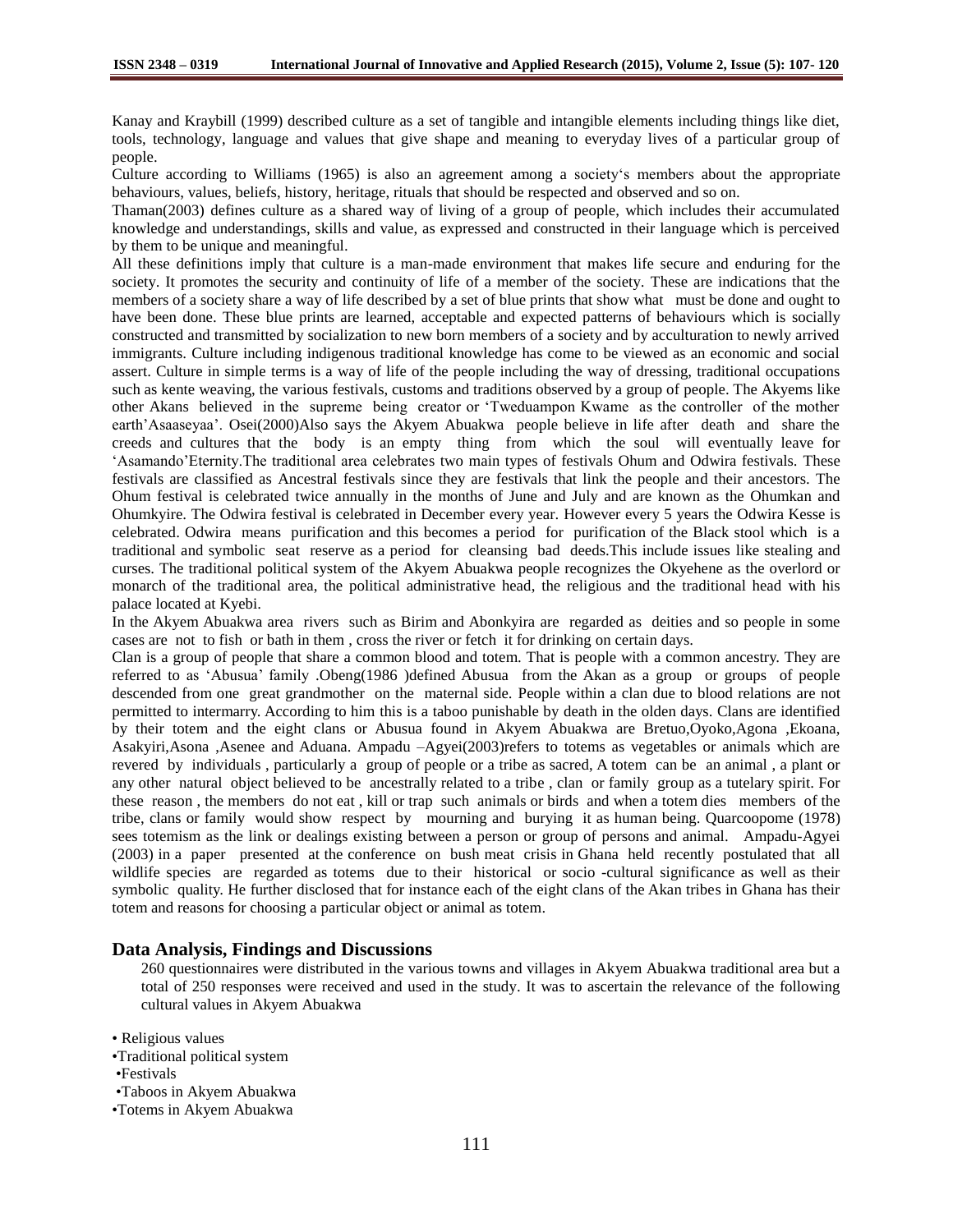•The conservation of rivers such as Birim

N=250

| Description(Items)            | <b>No. of Respondents</b> | Percentages (%) |
|-------------------------------|---------------------------|-----------------|
| Gender                        |                           |                 |
| Male                          | 110                       | 44              |
| Female                        | 140                       | 56              |
| Total                         | 250                       | 100             |
| <b>Age Range/Group</b>        |                           |                 |
|                               |                           |                 |
| < 18                          | 5                         | $\overline{2}$  |
| 18-25                         | 10                        | $\overline{4}$  |
| $26 - 30$                     | 15                        | 6               |
| $31 - 35$                     | 30                        | 12              |
| 36 and above $(35+)$          | 190                       | 76              |
| Total                         | 250                       | 100             |
| <b>Educational Background</b> |                           |                 |
| Primary                       | 50                        | 20              |
| Secondary/Vocational          | 10                        | $\overline{4}$  |
| University                    | 20                        | 8               |
| No formal education           | 170                       | 68              |
| Total                         | 250                       | 100             |

Source: Author's construct (2013)

Table. 1 shows that (56%) of the respondents in this study were females, which is an indication that majority of people in the traditional area are females, whilst (44 %) were males. This according to an interview with one of the social studies teachers in the traditional area is due to the fact that most men have travelled to go and work in the cities.

The respondents under the age of 18 years in this study were only ( 2%.)This means that most of the youth are not interested in cultural values of the areas hence just a few were able to do justice to the questionnaires.

Majority of the respondents are 36years old and above which constitutes (76%) of the total respondents. This indicates that people in the area are mostly the older ones who are either on retirement or mature in age and most of youth have left the towns in the traditional area for greener pastures outside the area. Again this point to the fact that the youth are not much interested in cultural values of the area and the older ones are those well vest with cultural issues and more interested in its adherence for posterity.

Educationally, (68%) had no formal education, but (20%) had primary education, (4%) had secondary whilst (8% ) had University education. This is an indication that most traditionalist in the area are not educated and lot of the cultural values being practiced are not documented but orally transferred from generation to generation and this confirms one of the key objectives of the study which is to identify and explain socio -cultural values of the Akyem Abuakwa people.

|  |  |  |  | Table.2 The Religious values of the Akyem Abuakwa state and relevance |
|--|--|--|--|-----------------------------------------------------------------------|
|  |  |  |  |                                                                       |

| Description/Items             | No. of Respondents | Percentages |
|-------------------------------|--------------------|-------------|
|                               |                    |             |
| Offers them protection        | 90                 | 36%         |
| Brings more harvest           | 80                 | 32%         |
| Offers them medium of worship | 60                 | 24%         |
| Link with the ancestors       | 20                 | 8%          |
| Total                         | 250                | 100%        |

Source: Author's construct (2013)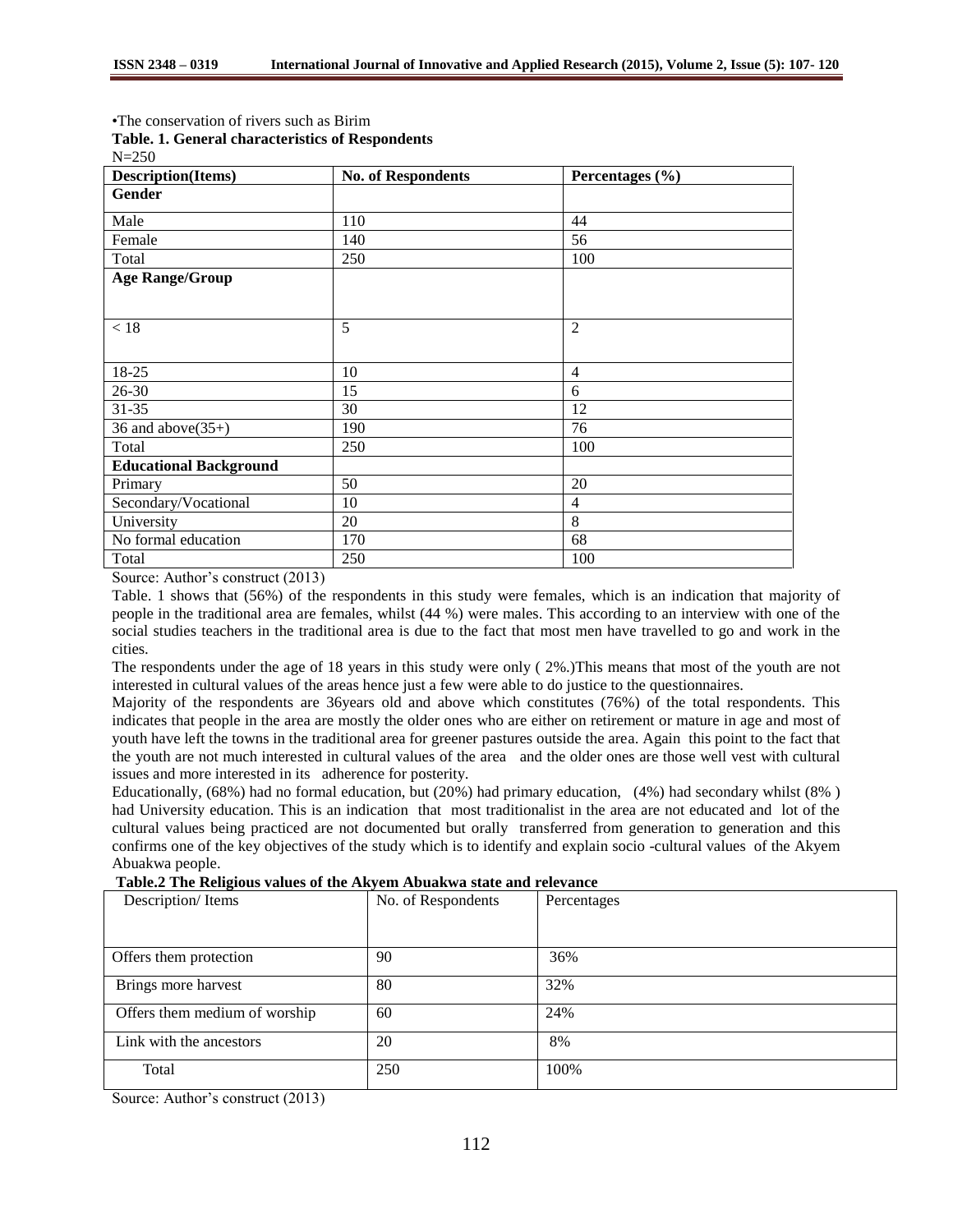Looking at the religious beliefs of the Akyem Abuakwa people in the Supreme Being, the divinities and the ancestors. These were the benefits that were gathered from the results of the study with 250 respondents. From table .2 (36% )of respondents believed that practicing traditional religious system give them protection from their enemies and spiritual attacks which are the highest among the respondents on religious believes.( 34% )believed it offers them good harvest through fertile lands. However (24%) were of the view that religion gives them recognition of the Supreme Being who can be worshiped through the lesser spirits like water bodies and the ancestors. This confirms what Obeng ( 1986) said that all Akans like the Akyem Abuakwa believe in the supreme being creator or Twedeapon Kwame as the controller of the mother earth AssaseYaa.Finally, (8% )of the respondents from the study recognize the link between the living and the ancestors as one of the relevance of religious values. This goes a long way to buttress what Osei ( 2000) has indicated that the Akyem Abuakwa people believe in life after death and share the creed and culture that the body is empty from which the soul leave to Asamando or eternity.The Akyem Abuakwa people like other Akans believed in the supreme being or creator as the God of the universe and certain references such as Tweduampon Kwame or Asaaseyaa, the mother of the earth. The Akyems believed in other deities or lesser gods which they think manifest in the Great river Birim which is the god of the water that represents the creator on earth through whom the traditional area has been blessed with fertile lands. They believed in the worship of the supreme being through the river gods especially the river Birim and other agents of the supreme Being such as shrines, spirits of lands at sacred places and caves. The Akyem Abuakwa people also recognize the spirit of the ancestors due to the believe in life after death, therefore the Akyems declare certain areas such as cemeteries, sacred groves, shrines, waterfalls and caves as a no go area as a way of showing respect for the ancestral spirit who lived there. These also conserve the land.The Daad Buo Shrine,the Aponkyira falls and the Akrumso waterfalls are just a few of them.

| Tavić. 3. Socio- cultural festivais of Akyelli Abuakwa and their Televalice |                    |             |
|-----------------------------------------------------------------------------|--------------------|-------------|
| Description/Items                                                           | No. of Respondents | Percentages |
|                                                                             |                    |             |
|                                                                             |                    |             |
|                                                                             |                    |             |
|                                                                             |                    |             |
| Building of schools                                                         | 80                 | 32%         |
|                                                                             |                    |             |
| Settlement of disputes                                                      | 70                 | 28%         |
|                                                                             |                    |             |
| Promotion of Unity                                                          | 60                 | 24%         |
|                                                                             |                    |             |
| Link with the ancestors                                                     | 40                 | 16%         |
|                                                                             |                    |             |
| Total                                                                       | 250                | 100%        |
|                                                                             |                    |             |
|                                                                             |                    |             |

Table. 3**. Socio- cultural festivals of Akyem Abuakwa and their relevance**

Source: Author's construct (2013)

Looking at the benefits of festivals like Odwira and Ohum to the Akyem Abuakwa people. These were the results from the 250 respondents. From table. 3 majority of the respondents (32%) agreed to the fact that festivals are occasions for initiating development projects such as schools. This confirms an article in the Graphic showbiz dated Thursday 11<sup>th</sup> August, 2005 which indicted the during the celebration of the Ohum festival at Kyebi, the occasion was used to offer scholarships for brilliant but needy students in the Kyebi in the Akyem Abuakwa traditional area.

(28%) of respondents agreed that it is used by the chiefs to settle disputes among family members and ( 24% )agreed that festivals promote unity amongst members of the society. Lastly (16%) said festivals always bring them closer to the ancestors. This confirms Amoako-Attah (2001) that festivals brings all indigenous or people from a particular geographical area to their hometown/village. He agreed that festivals bring the ancestors closer to the living being through libations and other prayers for protection of their souls.

The Akyem Abuakwa traditional area has rich socio -cultural practices which have been with them since time immoral. The traditional area celebrates two main types of festivals Ohum and Odwira festivals. The Ohum festival is celebrated twice annually, the month of June and another in July and known as the Ohumkan and Ohumkyire respectively. It takes 2 days normally starting from Tuesday through to Wednesday. The Ohum festivals starts with the ban on drumming and other noise making in the traditional area for two weeks before the start of the celebration with the following activities.

The preparation of mashed yam and soup to be sacrificed for the gods of the river Birim and other water bodies in the traditional area. Sacrifices to the ancestors in the cemetery, the sacred groves and shrines. The paying of homage to the chiefs and Okyehene by subjects and elders in the traditional area. The purification and cleansing of the stools of past chiefs in the traditional area.

The Ohum festival is to mark the mythical appearance of chief Okuru Banin 1 and his men from the Birim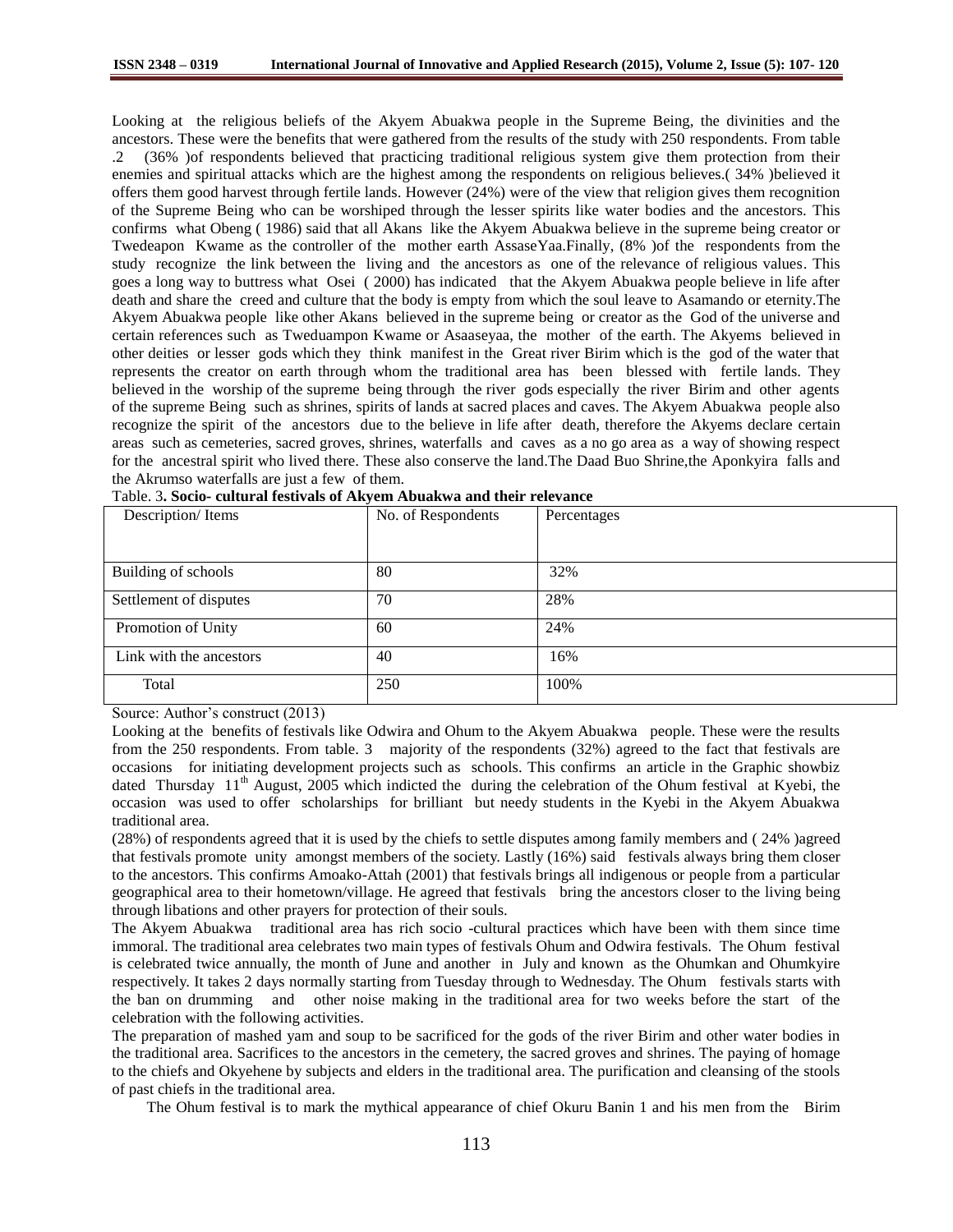river and their migration to present settlement. It is also to mourn the death of the past chiefs and elders of the land. The Ohum festival is to give thanks to the river god, Birim, believed to be the protector of the people and the environment.

 The Ohum celebration is to usher in a new year and launch the eating of new yam. It indicates the peoples abilities in drawing inspirations from their ancestors and practices that have been conserved and handed over by deeds and words of mouth from generation to generation. The festival is also a thanksgiving symbol to the gods for the conservation of the land. Finally the festival marks the renewal of links between the living and the ancestral spirits and always request for protection and guidelines in everyday life.

Another festival of the Akyem is that of the Odwira festival which is celebrated in December every year. Every 5 years they celebrate the Odwira Kesse. The festival named Odwira means purification and so this is a period for purification of the Black stool which is a traditional and symbolic seat. The period is reserved for the cleansing of bad deeds, which include issues like stealing and curses.

It is also a period for reconciliation and planning development projects such as library and school projects by the mobilization of funds through fund raising activities. This confirms Bonye

(2011) that the role of traditional festivals in community development cannot be over emphasis. One of the activities during the festival is sacrifices to the Daad Buo shrine at Adasewase and women who are barren visit the shrine to ask for fertility. As a result a number of women who are deemed to be barren are able to get pregnant and have children. These children are mostly named after the deity Daad Buo.

The festival over the years has had the political importance of ensuring effective administration of the traditional area since on such occasions sub chiefs are to pay homage to the chief, divisional or paramount chiefs. Again the festival offers the opportunity to exchange goodwill between traditional authorities and government which often leads to the lobbying of major governmental projects such as roads and hospitals. The 2007 festival was used by the chiefs and people of Anyinam led by the Chief, Nana Benefo Kyere to start the lobbying for the construction of a new court building.

The festival has health and medical relevance since during these period people are able to release tension and stresses and this can lower the incidence of mental derangement, hypertension, diabetes and other sickness. There are also health walk and other entertaining programmes during the festival which bring happiness and Physiological benefits.

Again the Ohum and Odwira festival has economic importance of serving as income generating moment for people engage in catering and hospitality industry as well as way –side food vendors , cooked food hawkers, drinking bars and fast food joints in the area who makes money by selling of Food and drinks during the festival.



**Figure.1: Picture of the Okyehene(Overlord of the Akyem Abuakwa during Ohum festival.)**

Source: Author's field survey (2013)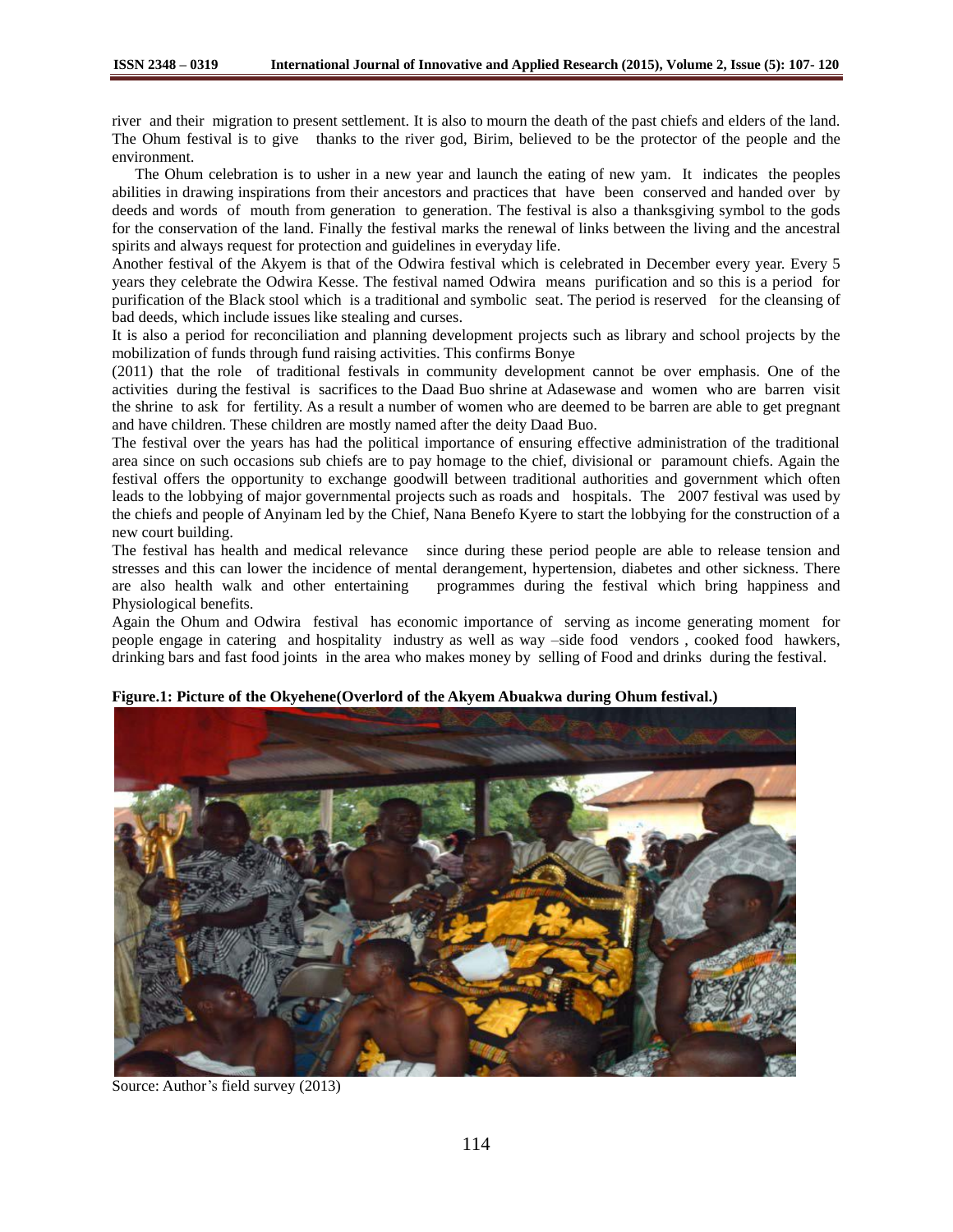| Description/Items               | No.of Respondents | Percentages |
|---------------------------------|-------------------|-------------|
|                                 |                   |             |
| Instill discipline in the towns | 80                | 32%         |
| Administration of towns         | 70                | 28%         |
| Spearhead Development           | 60                | 24%         |
| Settlement of disputes          | 45                | 16%         |
| Total                           | 250               | 100%        |

|  |  | Table.4 . The traditional political system of Akyem Abuakwa and its relevance |
|--|--|-------------------------------------------------------------------------------|
|--|--|-------------------------------------------------------------------------------|

Source: Author's construct (2013)

The study reveals from table .4 that the highest number of respondents (32%) believed that the traditional political institution of chieftaincy helps instill discipline in the various towns and villages of the traditional area. This confirms Crooks (2005) that chiefs are able to interpenetrate the local traditional disputes and control the land for peace to prevail. Again (28%) agreed that chiefs help in the easy administration of towns and villages whilst (24%) believed that chiefs always spearhead development. All these confirms Crooks( 2005) assertion that traditional institutions in modern Ghana are political representation of the community identity as well as duty to work for the progress of the community.

The traditional political system of the Akyem Abuakwa people recognizes the Okyehene as the overlord or monarch of the traditional area, the political administrative head , the religious and the traditional head. The palace of the king is located at Kyebi and has other chiefs in the traditional area who pay homage to him. The king has other paramount chiefs under him and followed by divisional and village chief or Odikro. All these traditional leaders are viewed by the citizens and inhabitants of the area as political and religious leaders. The people refer to the Okyehene as the king of the dense forest (Kwaebibirimhene). The political system also recognizes the queen mother as the one in charge of women affairs in the traditional area. The Political institution contribute to the development of peace and unity in the area through dispute settlement as well as easy administration of the area through the hierarchical arrangement of traditional powers from Family heads, clans,the village chief the Odeikro through the divisional chief to the paramount chief and then the Okyehene. This ensures discipline and peace since everyone becomes aware of his or her status and behaves as such.

Traditional political institution also ensures rapid development of the area since the chief spearheads community development activities such as communal labour and could sometimes lobby the government for development projects in the area like library projects, street lights and roads.

The chief is the leader and the link between the people and the ancestors by offering sacrifices and pouring of libations to the ancestors in order to protect them and bless the land to be fertile.

| Description/Items                 | No. of Respondents | Percentages |
|-----------------------------------|--------------------|-------------|
|                                   |                    |             |
| Source of drinking water          | 80                 | 32%         |
| Source of Meat/fish               | 64                 | 26%         |
| Source of herbal medicine         | 62                 | 24%         |
| Spiritual blessings for rainfalls | 44                 | 18%         |
| Total                             | 250                | 100%        |

| Table. 5. Conservation of the river Birim and its relevance |
|-------------------------------------------------------------|
|-------------------------------------------------------------|

Source: Author's construct (2013)

The study reveals in table. 5 that conservation of the river Birim is one of the most important cultural practices of the traditional area. The main reason or benefit being the provision of drinking water for the people. This is supported by the fact that (36%) of respondents agreed that the conservation of the river is necessary because it is a source of drinking water for the people. This re- echoes a popular saying in Ghana "Akyemkwaaonom Birim" translated from twi to English as every Akyem from the traditional area drinks from the Birim river.(26% )believed that the conservation of the river Birim helps in the conservation of the River Birim and the forest around it which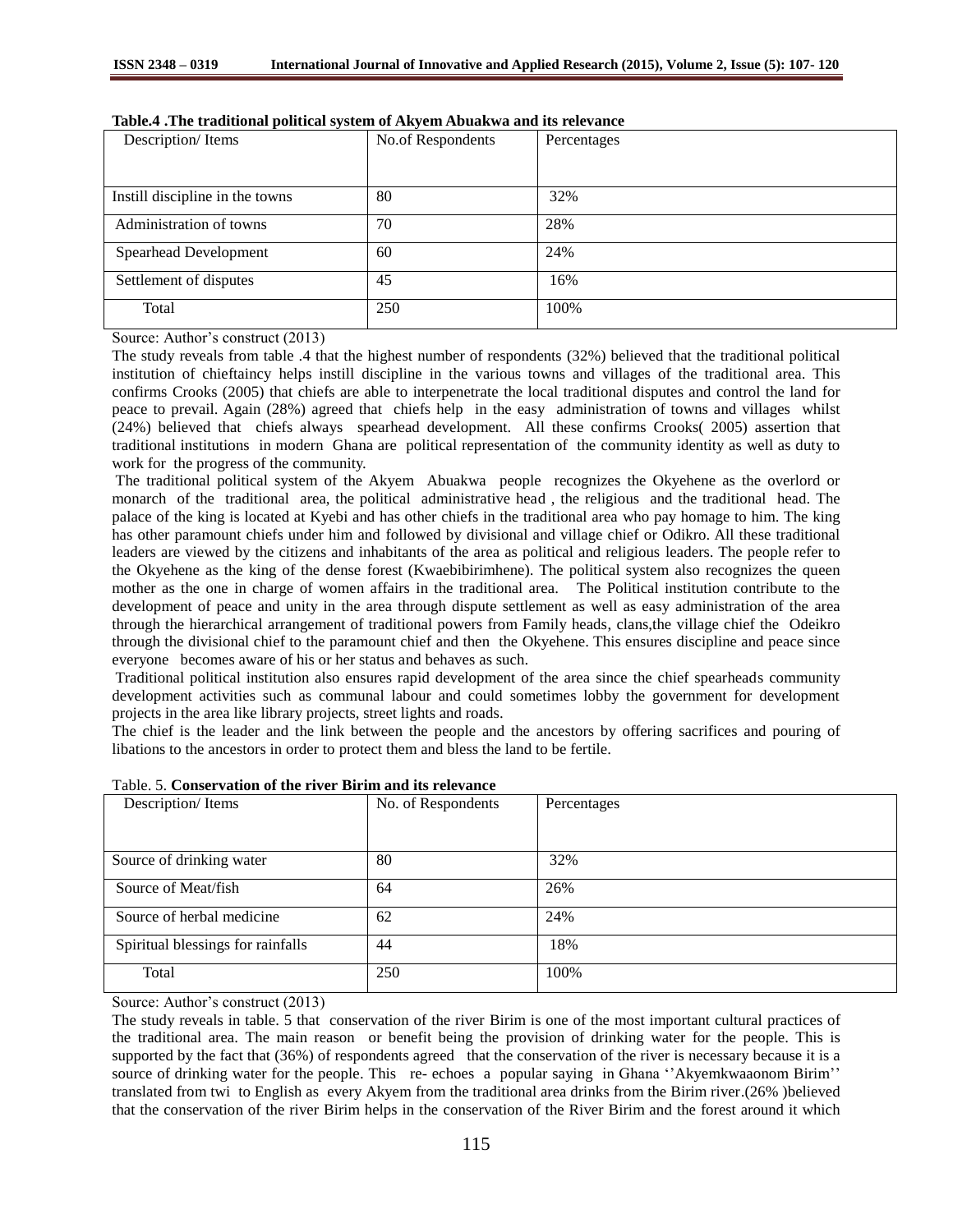serves as habitat for fish from the river and meat from the animals in the forest.(24%) believed the conservations would lead to the use of the forest around the river as a source of herbal medicine. Finally (18%) believed that the conservation of the river Birim is a respect to the river deity or spirit that would continue to protect and bless the area with rainfalls. In the Akyem Abuakwa area, rivers such as Birim, Abonkyira and others are regarded as deities and so people in some cases are not to fish and bath in it , cross the river on certain days. Secondly people are not to stay at the source of the river Abonkyira. They are to stay down stream and this has helped to fight against pollution of the river.

Thirdly, it is a taboo for an individual to cut trees along the river bank of Birim because they are supposed to be reserved as they help to sustain the green environment of the river.

Fourthly, in some Akyem communities such as Anyinam, Tafo, Kwaben there are certain virgin forests which is forbidden for the chain saw operators to cut trees, to hunt and also clear the place. This is due to the fact that the area is declared as a sacred grove for the ancestors and it is a taboo for any of these activities to go on there. Again is a taboo to hunt and kill certain animals such as monkeys and leopard because they are the totems of some clans and these have made them to declare their abode as a no go area. The Akan indigenous culture is animistic and has the potential to preserve and conserve nature. Animism is the attribution of the living soul to plants and other natural objects. This concept looks at the preservation of nature for human survival. The animistic tendency is captured in the words of Danquah (1968).He states we do not hold in trust for the present and future generations all the natural resources which our welfare and continuance of the community depends but are also accountable to the ancestors.

The conservation of the river Birim has led to the preservation of exceptional number of plant species not found elsewhere but along the river such as Leptaspiscochleata and miliciaexcelsa.

The conservation of the river is important as the main source of drinking water for the communities in the Akyem Abuakwa area such as Kade, Kyebi, Oda,Anyinam and rich source of non timber forest products such as bush meat, snails, mushroom, chewing sticks and plants medicine.

Finally the conservation of other water bodies and waterlog or swampy areas reserve solely for the chief in the traditional area is a way of conserving the plant species around and also a place to rely on for water during the dry seasons when there is no water for human survival anywhere in the area.

# Figure .2 .River Birim, Anyinam.



Source: Author's Field Survey(2013)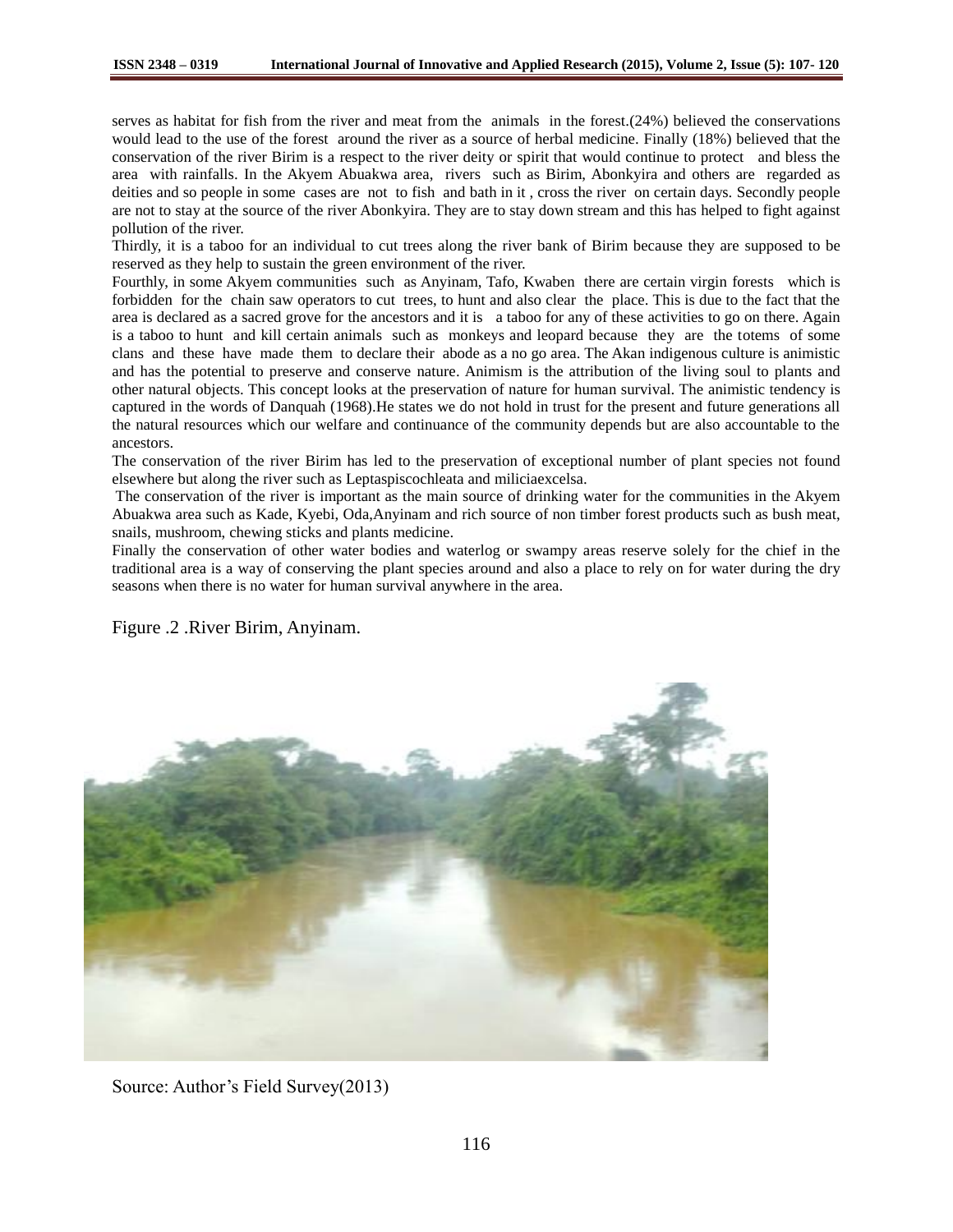| Description/Items                | No. of Respondents | Percentages |
|----------------------------------|--------------------|-------------|
|                                  |                    |             |
|                                  |                    |             |
| Source of meat for income        | 80                 | 32%         |
| Traditional medicine             | 70                 | 26%         |
| Using site for research          | 60                 | 24%         |
| Ancestral blessing for fertility | 40                 | 16%         |
|                                  | 250                | 100%        |

# **Table .6.Totems and their relevance**

Source: Author's construct (2013)

The study reveals in table. 5 that (32%) of respondents believed that the essence of the totems is that it tends to produce a lot of bush meat for sale and a source of meat after conserving the animals for a long time. This is asserted by the fact that the Akyem Abuakwa area is noted for the sale of many bush meat such as antelopes, monkeys, deers etc. by the roadside from Anyinam through kyebi to Apedwa. It also confirms the area being refer to as ''Kwaebibirim'' the dense forest. This was confirmed by the result of the study with (26%) indicating the use for medicinal purposes and (24%) using it for research. Areas such as the Atiwa forest reserve, the Aponkyira river are all areas declared as abode for certain totems such as Leopards and Parrot.By preserving these animals other species of plants and animals are protected for medicinal purposes and some of these species of plant taken to the research centers. Only( 16%) agreed to the fact that totems are blessings from the ancestors. Some of the Totems are observed as ways of revering or showing respect to the ancestors. Totems are also source of identification for members of the society with their various clans .This was asserted by Ampadu- Agyei (2003)that totemic system or totemism serves as the source of identifying different geographic and dialectic identities by associating each group with a natural species, usually animals, plants and other natural items that are regarded as totemic.

According to Frazer (1910) the term totemism is drived from an Ojibway word totem and has been used by scholars to describe the way Africans relate to animals. According to Ampadu -Agyei(2003)totems refers to vegetables or animals which are revered by individuals , particularly group of people or tribe as sacred . A totem can be an animal or any other plant or natural object believed to be ancestrally related to a tribe , a clan or family as a tutelary spirit. For these reasons the members do not eat, kill or trap such animals, birds or fish. When a totem dies or is sold, members of the tribe who consider it as their totem would show respect for such animals by mourning and burying them just as in the case of human beings. Totems, therefore, are not religion, but a family's pride that gives an indelible lesson on traditional wildlife species. It is therefore one of the major traditional conservational tools which helps to conserve many wildlife species. In the Akyem Abuakwa traditional areas, therefore, all the clans have their totems which are animals in the forest. The beliefs associated with totems therefore lead to the conservation of certain areas where these animals are located and the animals are revered and not killed, harmed or eaten by these group of people. Some of the animals are leopard for the Bretuo clan, buffaloo for the Ekuona clan and the falcon for the Oyokuo clan.

| Clan / Abusua | Totem(Akraboa/       | significance                            |
|---------------|----------------------|-----------------------------------------|
| <b>Bretuo</b> | Osebo/Leopard, Tiger | Symbol of bravery&skills                |
| Ayoko         | Akroma/hawk          | symbol of patience, self confidence     |
| Agona         | Ako/ parrot          | symbol of Eloquence frankness           |
| Ekona         | Ekoo/Bufallo         | Symbol of uprightness                   |
| Asakyiri      | Kokosakyi/vulture    | Symbol of intelligence/stamina          |
| Asona         | Kwaakwaadabi/crow    | symbol of purity of heart and eloquence |
| Asenee        | Apan(bat)            | symbol of bravery&diplomacy             |
| Aduana        | Okraman(dog)         | symbol of humility&friendliness         |
|               |                      |                                         |

**Table.7.Totems (Akraboa) of various Clans in Akyem Abuakwa and their relevance**

Source: Author's construct (2013)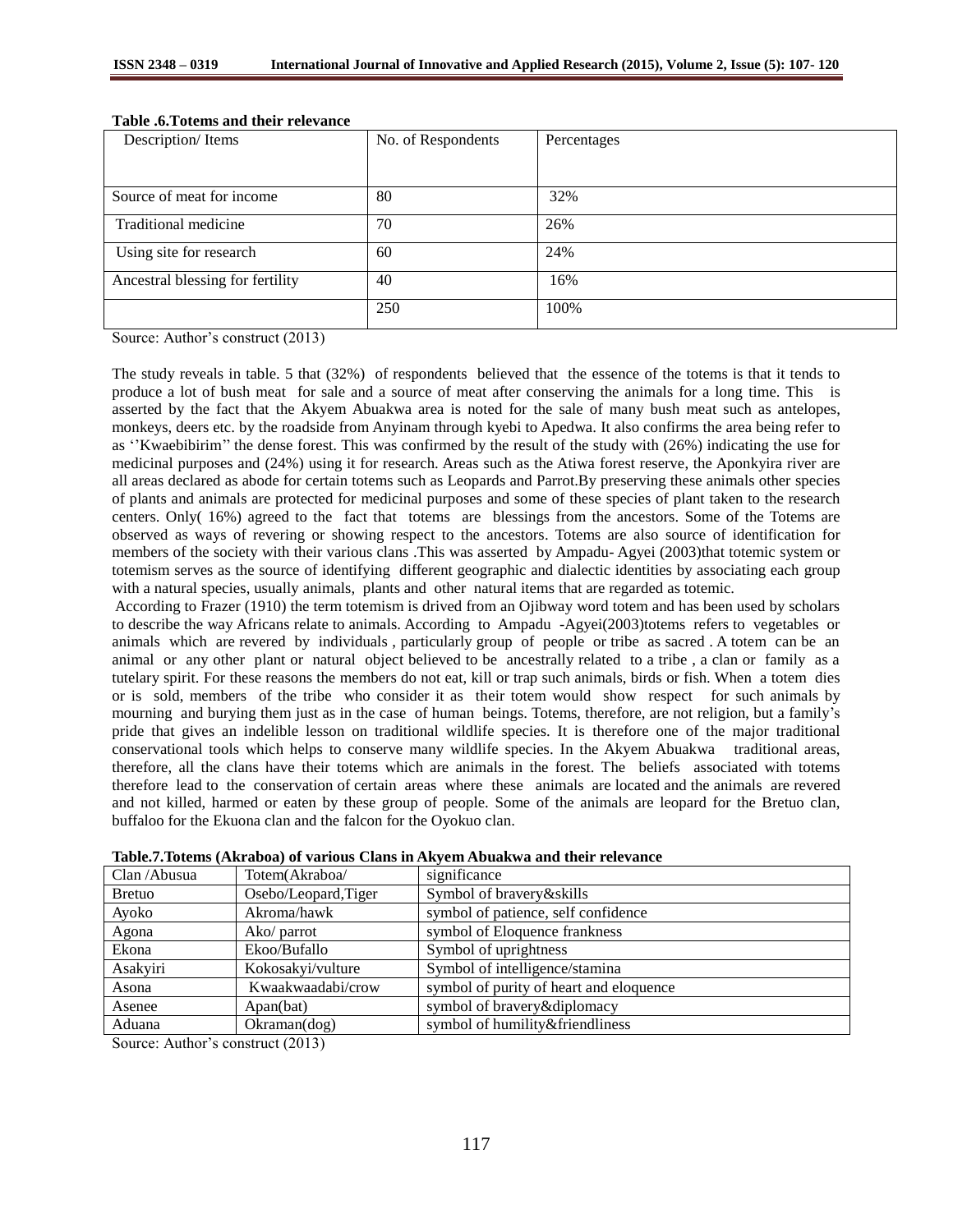| Description/Items                                  | No.of Respondents | Percentages |
|----------------------------------------------------|-------------------|-------------|
|                                                    |                   |             |
| Herbal medicine                                    | 75                | 30%         |
| Conservation for rainfall                          | 70                | 28%         |
| blessing<br>Protection<br>from<br>and<br>Ancestors | 60                | 24%         |
| Preserved the forest for trees                     | 45                | 18%         |
| Total                                              | 250               | 100%        |

# Table. 8. **Taboos and their relevance**

Source: Author's construct (2013)

From table.8 above majority of the respondents ( 30%) believed that the observation of taboos such as sacred groves has the impact of preserving the area for herbal medicine. The various species of plants and even animals face extinction due to disregard for conservation in modern day life, therefore taboos offer a traditional means of protection for them.(28%) believed that the observation of taboos would help conserve the environment. Again (24%) believed taboos bring blessings from the ancestors. Finally 18% observed that taboos help preserve the forest for people. These also confirms the high number of arts and crafts industry such as wood carvers, masks, basket weavers in the traditional area.This attested to Amoako-Attah(1998)that about 2000 hectares of land has been preserved as a result of Akan notion of sacred groves in the Eastern region.

Taboos are things which are forbidden and can be applied to any sort of prohibition. They are actions that are not traditionally accepted and breaking a taboo is physically and mystically disastrous to the society who can suffer calamities such as famine, drought and death as punishment from the gods. Consequently, ritual or sacrifice has to be made to cleanse the gods when such taboos are broken. The Akyem Abuakwa area refers to it as ''mmusu'' and applicable to any sort of social prohibitions imposed by leadership of a community. Campell (2004 ) viewed sacred groves as forest of various dimensions partially or fully protected by local religious beliefs. Whilst Adarkwa – Dadzie (1997) says sacred groves refer to as Nananompo (ancestral grove or royal mausoleum) with some importance being Ecological and socio – cultural.

Another important aspect of taboos is that of morality since it represents the main source of principles regulating and directing the behavior of individuals and the community towards the Supreme Being and especially the gods and ancestors in the traditional society. Taboos are for effective moral behavior and right conduct in the society for peaceful and sustainable development since for example it is a taboo to have sex in the bush and a girl is not to get pregnant until she has gone through the puberty rite of Bragoro and these prevent teenage pregnancy in the traditional area.

Environmental relevance of taboos cannot be overemphasized. Most taboos in the Akyem Abuakwa traditional area stress on a strong relationship with the environment and its acceptance and adherence is seen as an environmental management tool. The strict adherence to the taboos has resulted in the conservation of water bodies , virgin forest and other ancestral heritage from pollution and related ailments. Some taboos relating to the environmental usage are: The digging of graves for burial without due authorization from the chiefs or traditional authorities, the clearing of sacred forest or bushes, the eating of sacred animals or fish, hunting of animals or fishing during forbidden seasons and sacred days and the felling of forbidden timber species. The relevance of these are not only to deprive the future generations of the rare plants and animal species but protect the plants and animals for food, medicine, clear water and air. Again the traditionalist knows the use of forest as wind breakers, natural foliage or cover for small streams and water sheds necessary for their survival and well being of man.

# **Conclusion**

African Cultural values have so many relevance ranging from biodiversity, good morals, as well as environmental and economic benefits to Akyem Abuakwa Traditional area. Their conservation is therefore, a must and not abolishment. Modifications of cultural values are needed to meet the needs of the present generation as a way to ensure its continuous supplementary role in contemporary developmental efforts of the society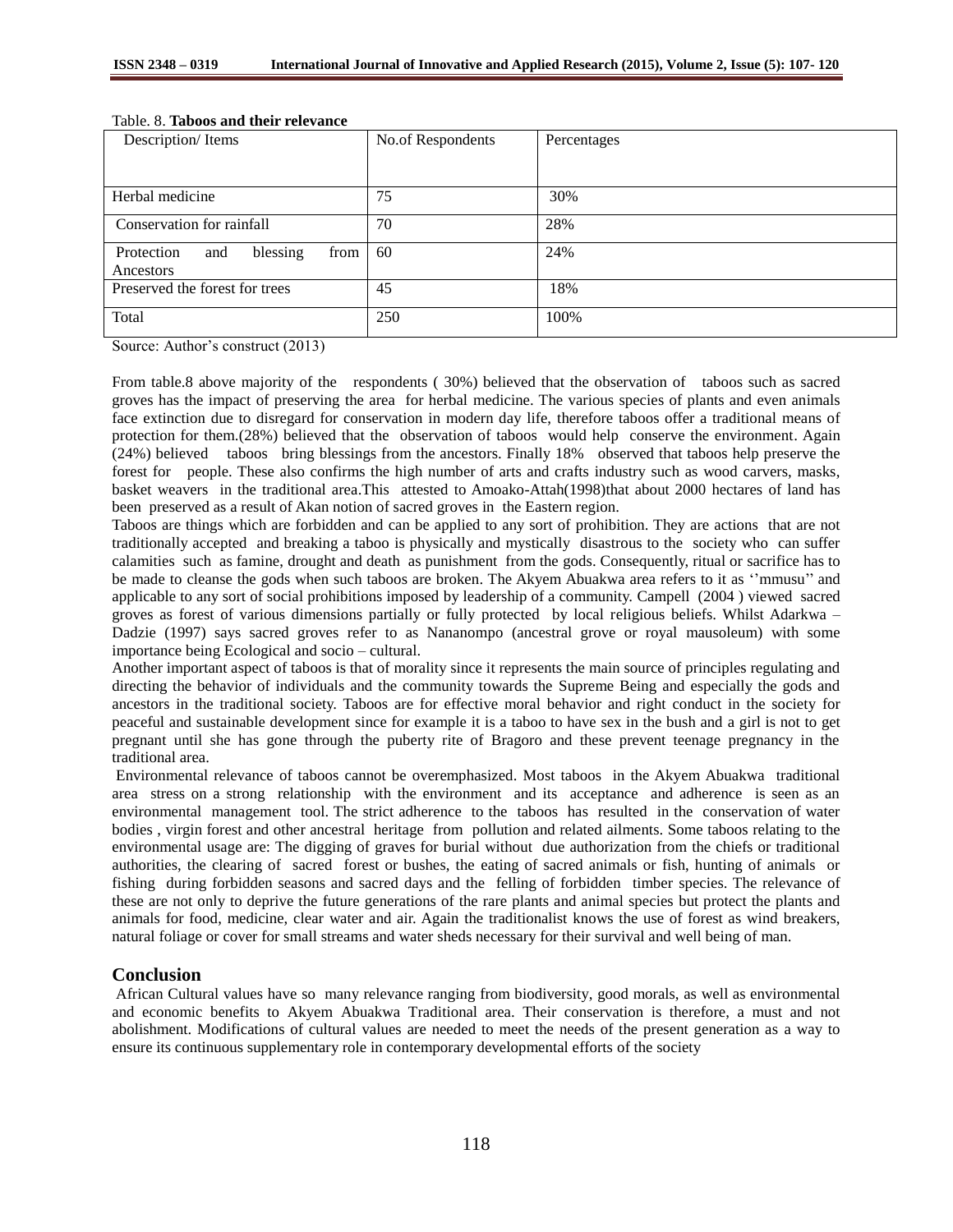# **Recommendations**

The integration of cultural values into national development by increasing community participation in observing the various cultural values through the inclusion of some of the cultural values in the district assembly's educational programmes will be a step in the right direction to help get the maximum benefits from cultural values.

 Secondly financial assistance must be given to institutions such chieftaincy in order to enforce the observations of cultural values, practices and policies. These chiefs and traditional authorities can organize training workshops and durbars to increase the awareness of the people on the importance of cultural values to the society.

 Thirdly citizens and non citizens who reside in the Akyem Abuakwa area should be made to appreciate, respect and observe the cultural practices of the area as a means of getting the needed benefits from cultural values. This can be done through the organization of traditional music and dancing festivals and the setting up of cultural centers in the community by the traditional rulers as a way of upholding and appreciating the cultural values of the area.

 The social studies teachers, traditional leaders such as queen mothers and clan heads must organize meetings, workshops and cultural performances in order to encourage the youth to learn and know more about the cultural values of Akyem Abuakwa Traditional Area

 The government through the district assemblies must spearhead the establishment of community libraries and museums in the various communities of the traditional. These places could be seen as information centers where materials on cultural practices in the area would be available for people from all walks of life including citizens, non citizens and even foreigners as a whole.

The district assemblies and local councils should integrate cultural values into policies and programmes at the local levels by coming out with by laws in the traditional area that aim at observing and preserving traditional values. This will be a guide to the citizens in their daily life by conserving the basic cultural values of the area.

Akyem Abuakwa cultural values and history should be documented and explained to the youth in the area. These can be done by the Odikros, divisional chiefs, paramount chiefs as well as the Okyehene himself. Such documents can be in the libraries and community centers in the Traditional area for people to read.

Communities in the area should be encouraged to establish herbal plants farms in order to conserve some species of plants that are on the threat of extinction due to encroachment by mining and other human activities like lumbering and bush fire.

Educational programmes aimed at protecting and sustaining the environment should be organized regularly at least once every month in the Akyem Abuakwa traditional area. The Okyehene has already embarked on an educational campaign in the area on the conservation of forest and water bodies in recent years. This research could support that move and fill the needed vacuum.This will help citizens living in the area to uphold basic environmental conservational practices such as avoidance of cutting down trees in sacred areas as well as avoiding illegal mining in such areas which threaten the environment and human survival.

## **References**

Adarkwa – Dadzie A. (1997) The contribution of Ghanaian beliefs to biodiversity Conservation. Paper presentation, UNESCO-MAB,Seminar on Biosphere Reserves for Biodiversity conservation and sustainable Development in Anglophone Africa (BRAAF)Cape Coast.

Amoako- Atta,F.K(2001) Festivals in Ghana.Kumasi: Amok Publishing.

Attobrah K. Kumi(1976)The Kings of Akyem Abuakwa and Ninety nine wars against Ashanti.Tema : Ghana Publishing Corporation.

Awuah- Nyamekye , '<u>'Salvaging Nature : The Akan Religio- cultural perspective''world view ,</u> 13(2009) ,kaninklijke Brill NV, Leiden.

Awuah –Nyamekye " The Role of religion in the institution of chieftaincy: The case study of Akan Ghana ''Lumina vol.20,No 2, ISSN 2094 -1188 (2009)17.

Bonye S.Z. The role of traditional festivals in Action planning.Advocacy and social Accountability. World Journal of young Researchers .2011.1(3): 32-9.

Campell M.O(2004)Traditional forest protection and woodlots in the coastal savannah of Ghana.Envir. conserve. 31(3):225-232.